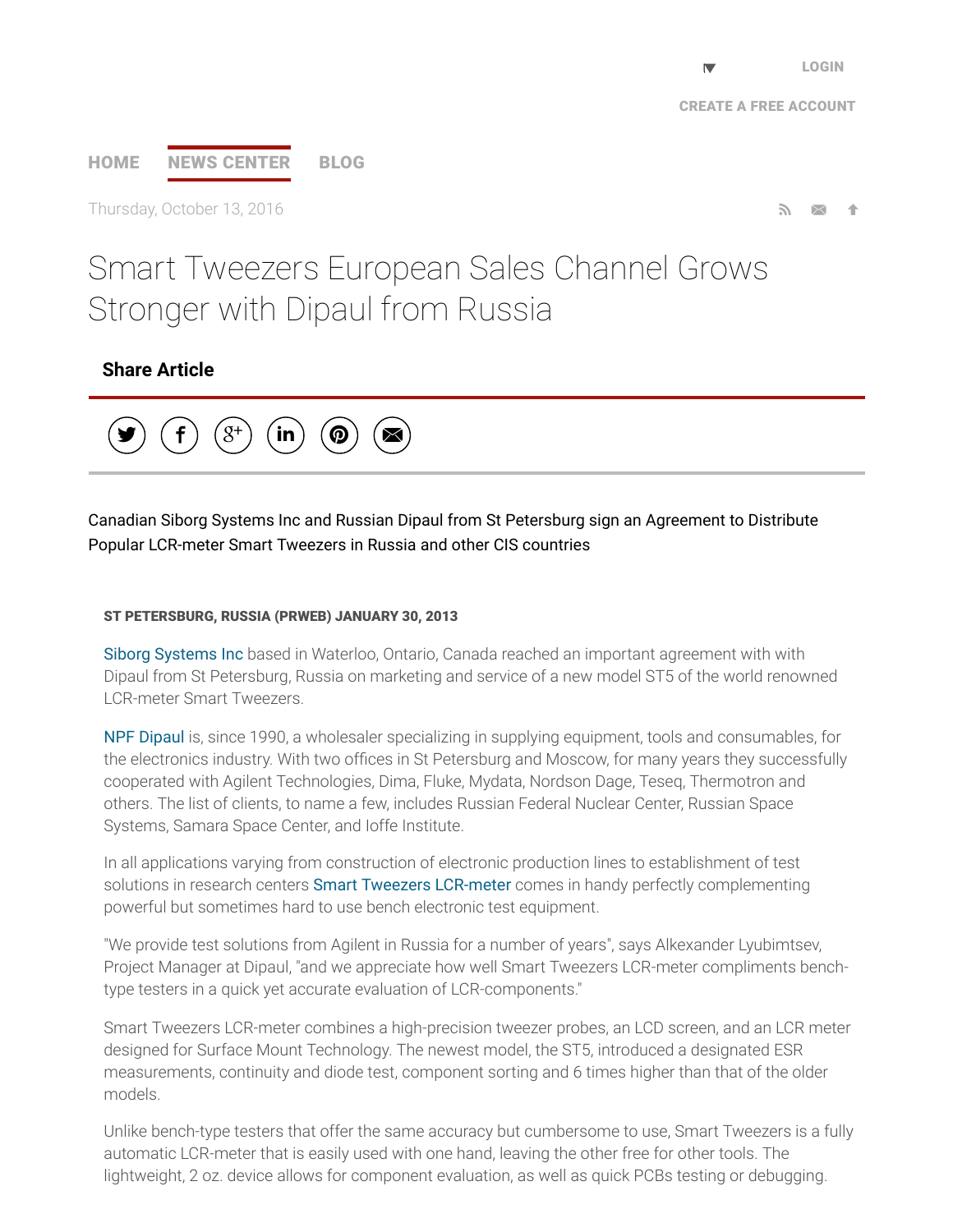With the ability to automatically identify components, Smart Tweezers [LCR-meter](http://www.prweb.net/Redirect.aspx?id=aHR0cDovL3d3dy5zbWFydHR3ZWV6ZXJzLnVz) is capable of evaluating all types of passive SMD and through-hole devices. It allows fully automatic as well as manual measurement of Inductance (L), Capacitance (C) or Resistance (R) with high speed and precision of a bench-type meter. Smart Tweezers also measures for secondary parameters such as the Equivalent Series Resistance (ESR) of a capacitor. A unique mechatronic design allows Smart Tweezers to have well defined, very low parasitics that are easily eliminated using a resistance new semi-automatic offset subtraction. This feature allows Smart Tweezers to measure very low and capacitance of 1 milliohm and 1 picofarad range. It can also measure a fraction of microhenry when measuring inductance.

Smart Tweezers LCR-meter is an industry proven tool for professional work involving SMT component sorting, in-circuit and on-board impedance testing and PCB debugging, as it is used by numerous hightech companies worldwide.

The **Smart [Tweezers](http://www.prweb.net/Redirect.aspx?id=aHR0cDovL3d3dy5zbWFydHR3ZWV6ZXJzLnVzL2Jsb2c=) Blog** features all the latest news.

About Siborg Systems Inc:

Established in 1994, Siborg Systems Inc. is a source of engineering software and hardware tools for semiconductor and electronics industry. Located in the city of Waterloo, Ontario, Canada, it enjoys being part of the local world-renowned high-tech community.

About Dipaul Group

DIPAUL group since 1990 implements hi-tech projects for Russian electronics industry, with main activities in the following directions:

Key tasks fulfillment for establishing electronics manufacturing facilities

Innovative technology search, adaptation and implementation

Manufacturing facilities design and construction

Enterprise equipment upgrade according to modern technical requirements

Scientific and technological consulting

Production process audit, adaptation of international standards and implementation of quality control methods

Advanced training and educational programs for specialists in electronics industry

For more information contact: Alexander Lyubimtsev NPF DiPaul Professora Popova st., 21/23A 197376, St.-Petersburg, Russia tel./fax: +7 (812) 325-14-78, 702-12-66 e-mail: pribor(at)dipaul.ru url: [http://www.dipaul.ru](http://www.prweb.net/Redirect.aspx?id=aHR0cDovL3d3dy5kaXBhdWwucnU=)

Share article on socal media or email:



View article via:

[PDF](http://www.prweb.com/pdfdownload/10282880.pdf) [PRINT](http://www.prweb.com/printer/10282880.htm)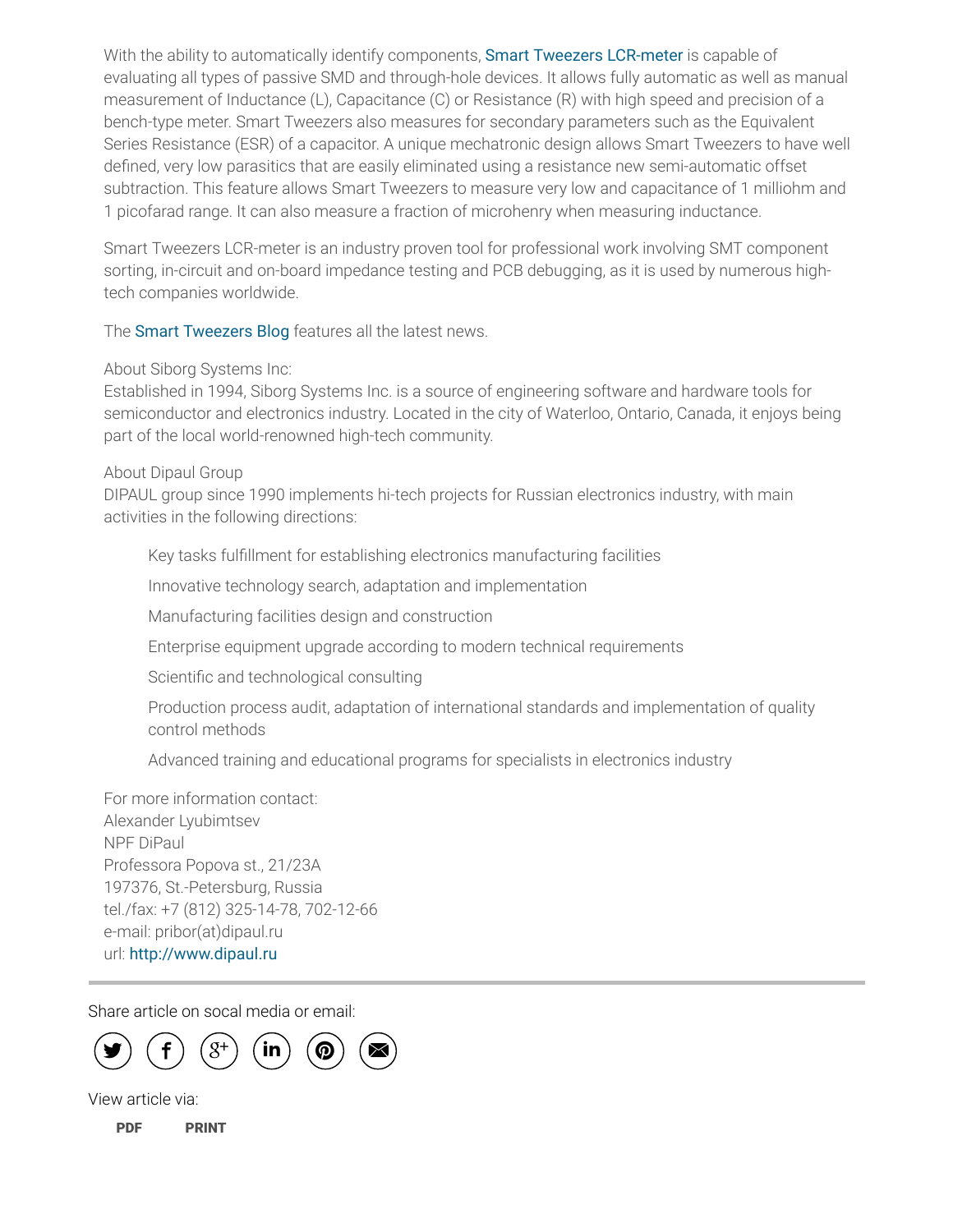

Smart Tweezers LCR-meter simplifies PCB debugging

Smart Tweezers LCR-meter comes in handy perfectly complementing powerful but sometimes hard to use bench electronic test equipment.

## Contact Author

MICHAEL OBRECHT

Siborg [Systems](http://www.prweb.net/Redirect.aspx?id=aHR0cDovL3d3dy5zbWFydHR3ZWV6ZXJzLnVz) Inc. 519-888-9906 [Email](http://www.prweb.com/EmailContact.aspx?prid=10282880) > Follow us on

 $\left| \mathsf{f} \right\rangle$ 

VISIT [WEBSITE](http://www.prweb.net/Redirect.aspx?id=aHR0cDovL3d3dy5zbWFydHR3ZWV6ZXJzLnVz)

## Media